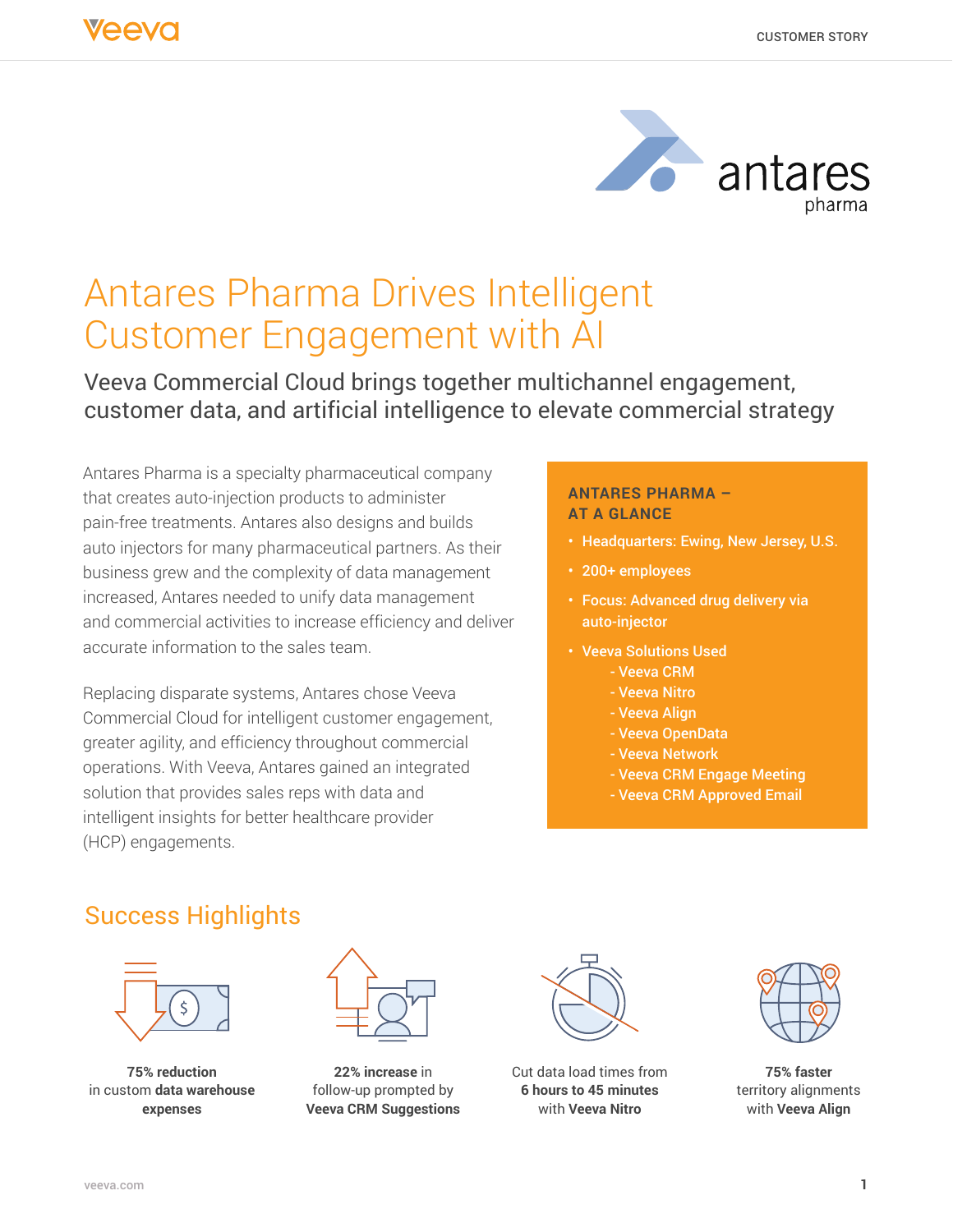

### The Challenge: Managing Disparate Data Sources

Previously, Antares purchased customer reference data from multiple vendors and maintained a custom data warehouse which was complicated and labor-intensive. Updates were managed by a vendor, limiting Antares' ability to make attribute changes which cost as much as \$1,200-\$10,000 per change depending on complexity. Sales repshad to access several portals for account information, which was often incomplete and out of date. With a team of two in sales operations, Antares needed an integrated solution to improve sales operations.

Sal Paolozza, senior director of sales operations at Antares, sought to re-engineer Antares' sales operations infrastructure with two goals in mind. "Cloud was a priority. We wanted an integrated CRM solution, master data management system, and data warehouse," states Paolozza. "We needed centralized data and the ability to provide clean data to our sales team."

# The Solution: Veeva Commercial Cloud

After evaluating several commercial solution providers, Antares chose Veeva as its strategic partner for commercial technology. Veeva Commercial Cloud combines customer engagement, customer data, a next-generation commercial data warehouse, and artificial intelligence (AI) for a complete commercial cloud solution built specifically for life sciences.

With an integrated approach to commercial operations, Antares now provides sales reps with rich, complete data to target HCPs with personalized engagement. Paolozza states, "For a small organization, the ability to push your reps intelligencebacked information is key—for example, identifying the right physician and patient population. The better the information, the more successful our sales reps are."

# The Results: Intelligent Customer Engagement

After their success with multichannel Veeva CRM, Antares implemented Veeva Nitro, a next-generation commercial data warehouse; Veeva Align for strategic territory management; Veeva Network Customer Master for master data management (MDM); and Veeva OpenData for accurate, up-to-date customer data.

All data sources are unified in Veeva Nitro and fully integrated with Veeva CRM, giving Antares a single source of truth. Changes made in one area are available for immediate insights and analysis throughout the Veeva environment. For example, adding a field in Veeva Nitro can be quickly viewed in Veeva CRM and is available for reporting.

Powerful analytics and AI provide intelligent insights that drive sales strategies such as next-best actions, engagement channels, commercial content, and territory alignments. By eliminating the creation and maintenance of a custom data warehouse, MDM, and enhancements, as well as additional sales operations headcount, Antares estimates a cost reduction of 75% for infrastructure support and customization with Veeva Commercial Cloud.

Managing one complete solution allows Paolozza to focus on more strategic activities—such as how to expand the sales force and extend market reach. "With a single vendor like Veeva where everything works together, we can be agile, more strategic, and drive sales results," said Paolozza.

*During a product launch, we were able to adjust our field strategy several times. Due to the flexibility of Veeva Commercial Cloud, we quickly adapted new business requirements enabling sales to be successful from day one. I'm very impressed by how fast we can make changes to impact sales—that is key for my organization.*

– *Sal Paolozza, Senior Director of Sales Operations, Antares Pharma*